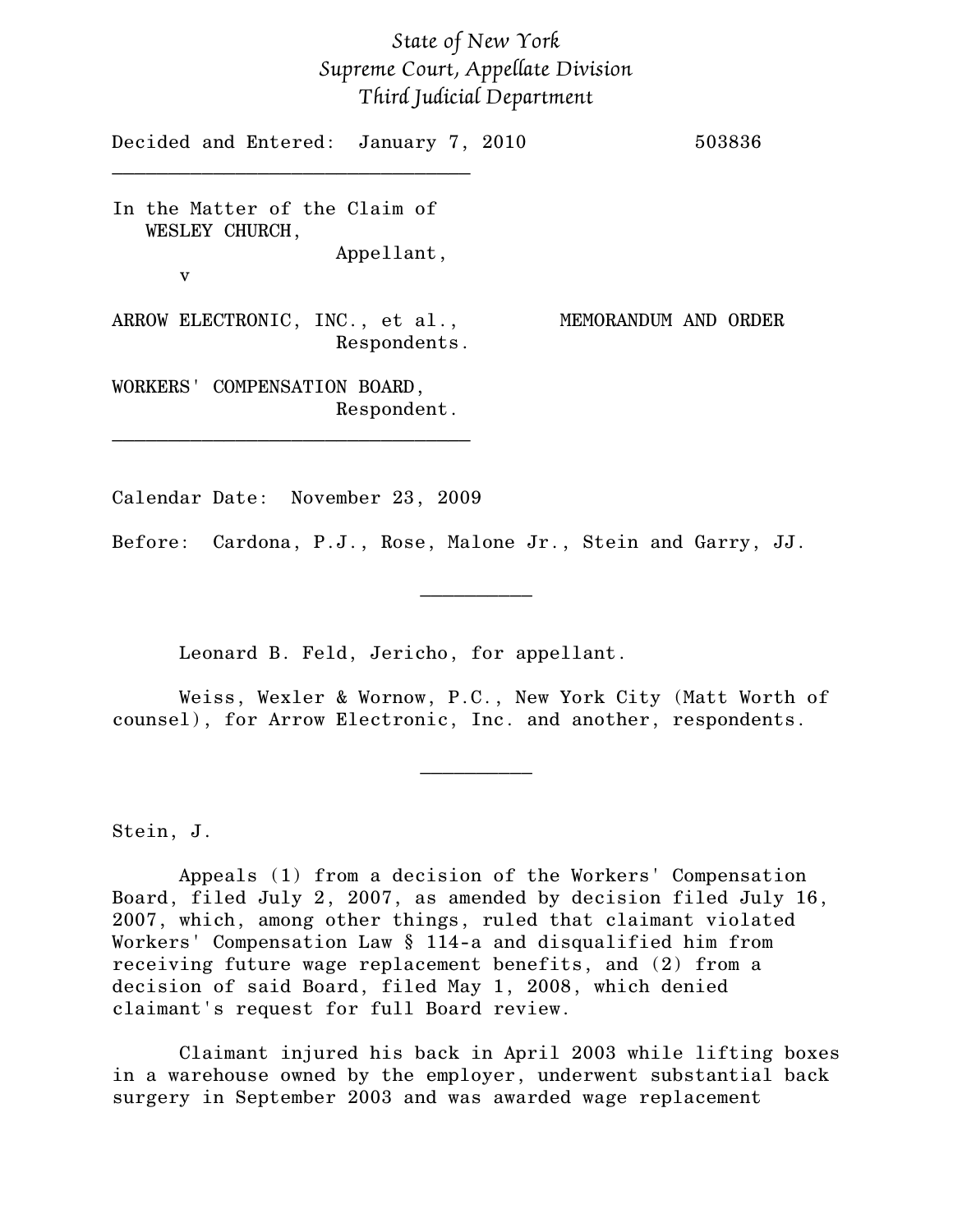## -2- 503836

benefits in December 2003. In December 2005, after surveillance and independent medical examinations of claimant, the workers' compensation carrier sought to suspend payments to him on the ground that he had voluntarily removed himself from the labor market. In addition, outstanding issues included permanency and degree of disability. After hearings were held, a Workers' Compensation Law Judge (hereinafter WCLJ) found claimant to be permanently partially disabled and awarded him payments of \$166.53 per week.

The workers' compensation carrier applied for review by a panel of the Workers' Compensation Board. Based upon its determination that claimant "knowingly made false statements and representations as to a material fact for the purpose of influencing the determination of workers' compensation benefits in violation of [Workers' Compensation Law] § 114-a," the Board rescinded the benefits awarded to claimant for the period from April 19, 2005 to May 18, 2006 and disqualified him from future receipt of wage replacement benefits from May 18, 2006 onward.<sup>1</sup> Claimant's subsequent application for review by the full Board was denied. Claimant now appeals both from the Board's decision reversing the WCL $J^2$  and from the denial of his application for

<sup>&</sup>lt;sup>1</sup> The Board thereafter issued an amended decision, clarifying that it had rescinded the WCLJ's decision only insofar as it awarded claimant benefits.

We note that claimant failed to appeal from the Board's amended decision and the notice of appeal contains various errors, including the date of the notice and one instance in which it names someone other than claimant. Inasmuch as the amended decision is substantially the same as the original decision and there has been no claim of prejudice, we will disregard these failures as defects of form (see CPLR 5520 [c]) and address the merits of claimant's appeal (see Matter of Deraway v Bulk Stor., Inc., 51 AD3d 1313, 1314 n 1 [2008]; Matter of Barker v Buffalo Color Corp., 32 AD3d 1138, 1139 [2006]).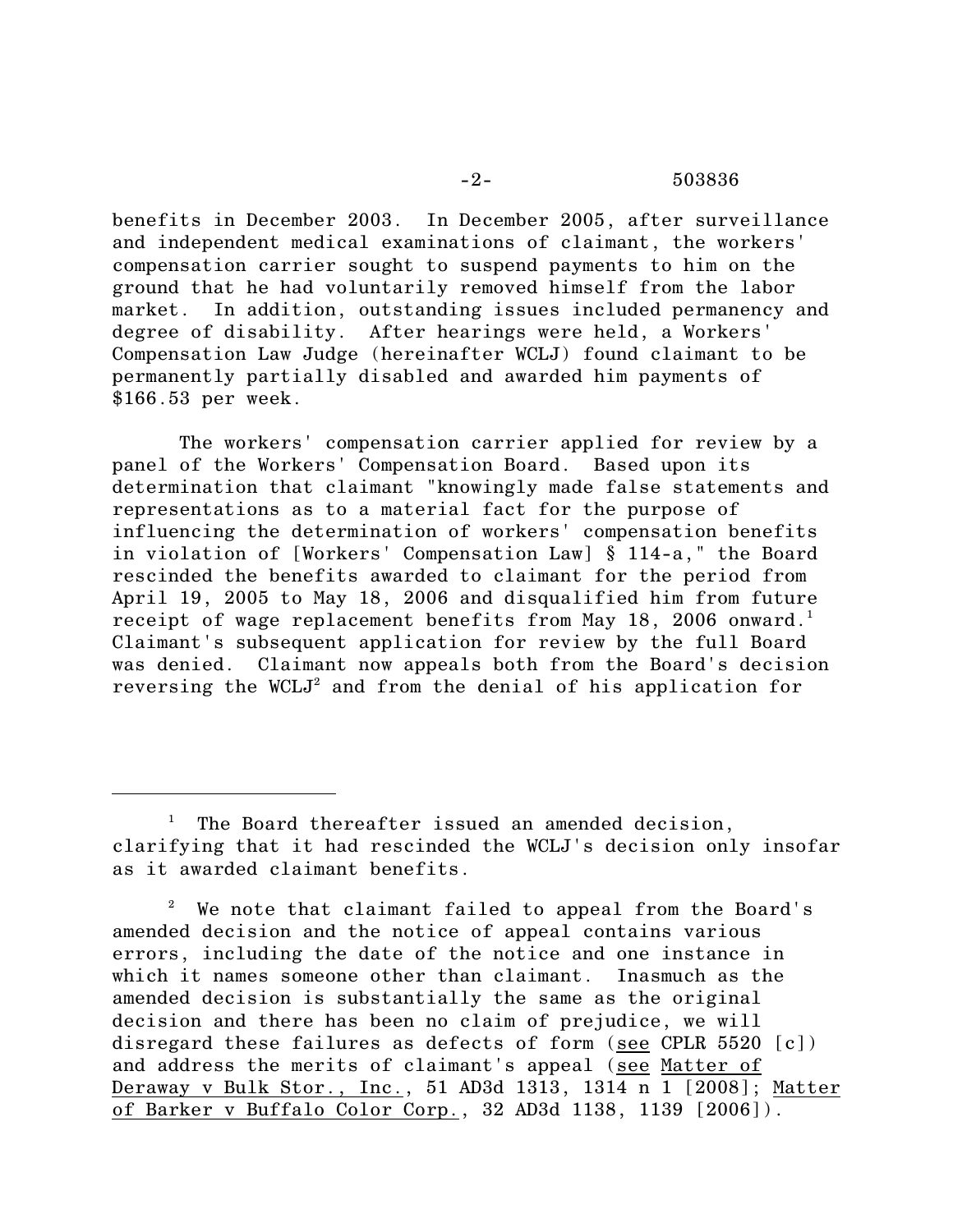## full Board review. 3

Contrary to claimant's contention, we find that the Board's determination was supported by substantial evidence. Workers' Compensation Law § 114-a (1) provides that a claimant will be disqualified from receiving compensation attributable to a false statement or representation of a material fact made for the purpose of obtaining wage replacement benefits. Any compensation already paid to a claimant which is "directly attributable" to a claimant's misrepresentations must be rescinded by the Board (Matter of Losurdo v Asbestos Free, 1 NY3d 258, 265 [2003]). The Board also has the discretionary authority to disqualify the claimant from receiving any future wage compensation benefits regardless of "whether or not the claimant is subject to the mandatory penalty" (id. at 265-266), even if the claimant has suffered a compensable injury (see id. at 266; Matter of Lopresti v Mills, 23 AD3d 725, 726 [2005]). In addition, the Board may subject the claimant to an additional penalty up to the amount directly attributable to the false statement or representation (see Workers' Compensation Law § 114-a [1]).

Here, claimant testified in a hearing before the WCLJ that, due to pain in his leg resulting from his back injury, he walked with a limp "[m]ost of the time" and that his activities were extremely limited. He further testified that he could "lift a little," but that his pain was aggravated by sitting, lifting and bending. On the other hand, the carrier's examining physician testified that claimant "was only moderately cooperative and gave a fair effort" at his exam. He further testified that claimant appeared to be magnifying his symptoms and complained of more pain than the physician would have expected based on his objective findings. Additionally, at the time of examination, the physician noted that claimant walked "with a severe antalgic gait and a limp of his right leg," but then observed him walking through the parking lot immediately after the examination with

<sup>&</sup>lt;sup>3</sup> Claimant's appeal from the denial of his application for full Board review is deemed abandoned due to his failure to raise any issues with respect thereto in his brief on appeal (see Matter of Jones v Gardner Motors, 45 AD3d 1125, 1125 n [2007]).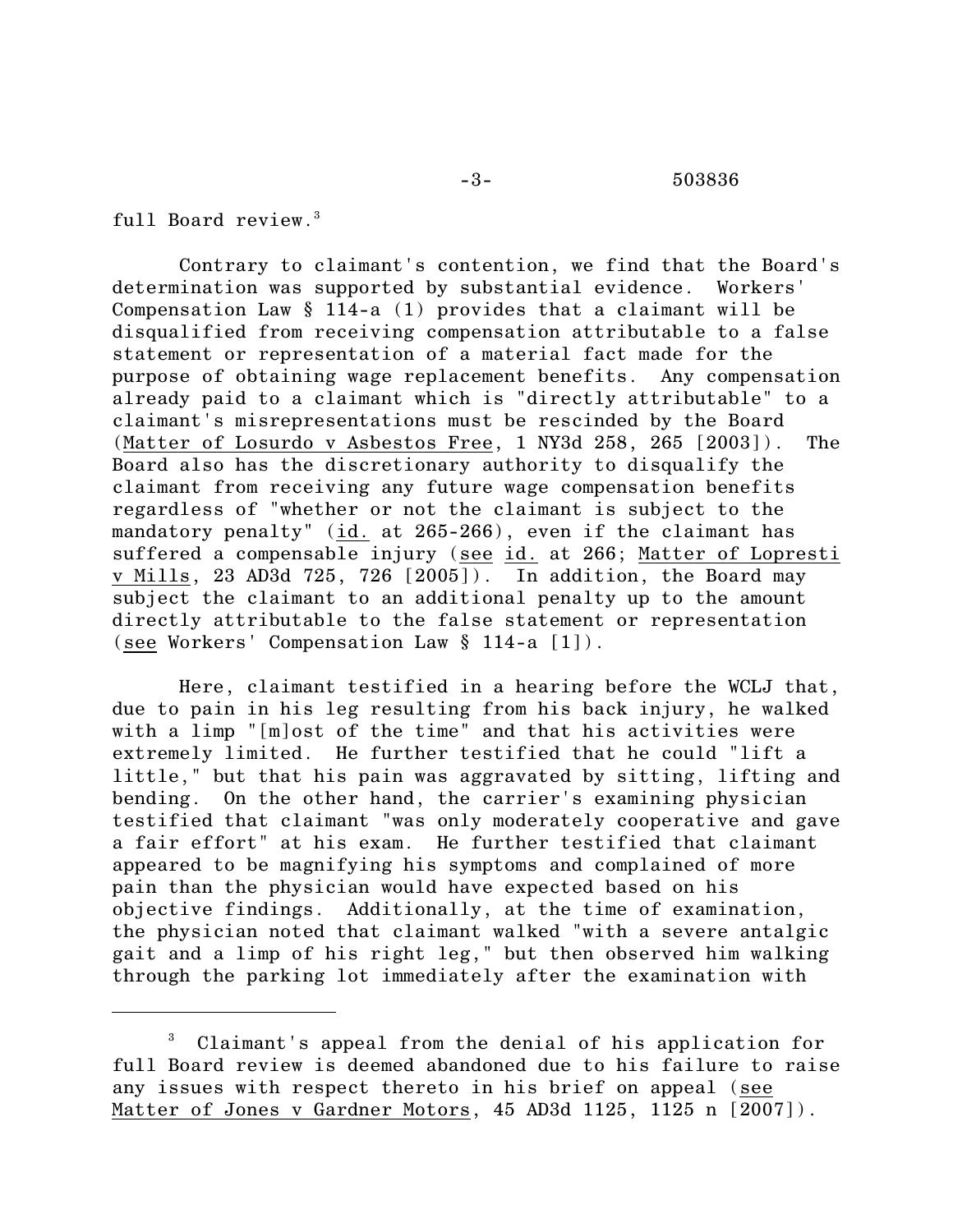## -4- 503836

"only a trace of a limp" and a much better gait. The carrier also submitted videotapes depicting, among other things, claimant – generally with a very slight limp – bending and picking up and swinging his grandchildren. Claimant's attempts to explain the discrepancies between his representations and the observations of the physician conducting the independent medical examination and the surveillance video presented issues of credibility that the Board was entitled to resolve (see Matter of Hammes v Sunrise Psychiatric Clinic, Inc., 66 AD3d 1252, 1252 [2009]). In our view, the Board's determination that claimant was in violation of Workers' Compensation Law § 114-a is supported by substantial evidence and, thus, it will not be disturbed (see generally Matter of Losurdo v Asbestos Free, 1 NY3d at 266; Matter of Robbins v Mesivtha Tifereth Jerusalem, 60 AD3d 1166, 1167 [2009]; Matter of Phelps v Phelps, 277 AD2d 736, 738 [2000]).

Turning to the propriety of the sanctions imposed, while it is clear that the Board assessed a mandatory penalty, we are unable to discern from the Board's decision "a link between the false statement or representation and the forfeited compensation to show that the compensation was directly attributable to the false statement or representation" (Matter of McCormack v Eastport Manor Constr., 19 AD3d 826, 828-829 [2005] [internal quotation marks and citations omitted). Thus, we must remit to the Board to further develop the underlying decision in this regard. However, we are unpersuaded by claimant's contention that the disqualification from receiving future benefits was disproportionate to his conduct, given the thorough explanation set forth by the Board in its assessment of this discretionary penalty (see Matter of Hammes v Sunrise Psychiatric Clinic, Inc., 66 AD3d at 1253).

Cardona, P.J., Rose, Malone Jr. and Garry, JJ., concur.